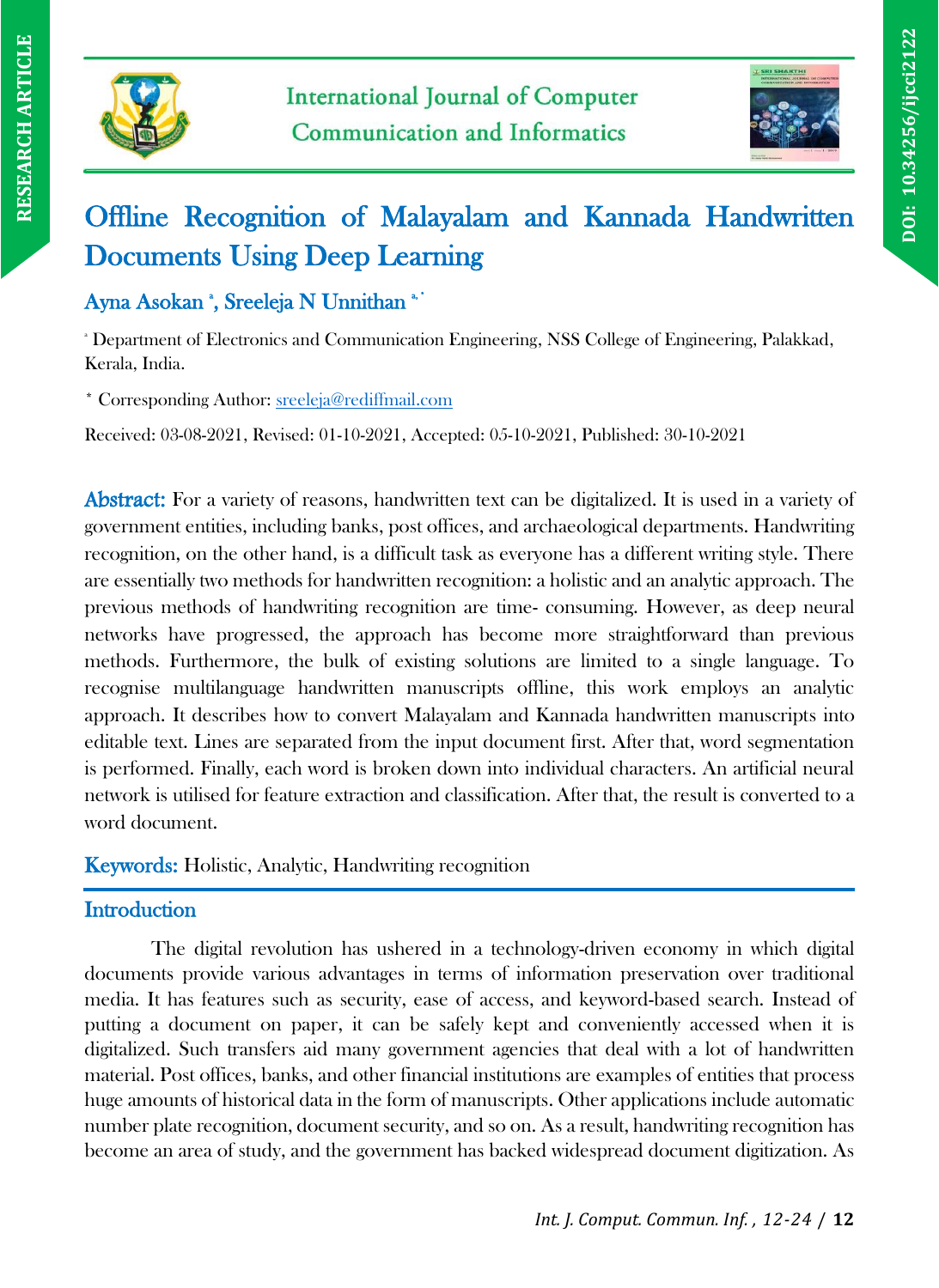#### Vol. 3 Iss. 2 Year 2021 Ayna Asokan & Sreeleja N Unnithan /2021

a result, recognition of handwriting is more useful.

The purpose of a handwriting recognition system is to convert human readable characters into a machine editable version. It includes two types: online and offline. When a user writes on a screen of an electronic device that recognises handwriting, the information is immediately gathered and stored in an online character recognition system. Characters can be changed in real time in the online mode. Data is scanned after it is written on paper in an offline system. In online word recognition, the direction and arrangement of strokes are key aspects. It is more difficult to recognise offline word recognition because it relies on photos scanned from handwritten documents. Handwritten text is much more difficult to recognise than printed writing. The difference between characters in printed text is small. Handwritten texts, on the other hand, are not the same. Handwriting comes in a variety of styles. A lot of factors influence a person's writing style, including the writer's emotion, mood, age, and health status, as well as the variation afforded by the pen employed. All of these characteristics influence the way you write.

Offline handwritten word recognition can be divided into two categories: Analytic and Holistic. In the analytic technique, words are divided into characters or sub characters, and each character is identified one by one. A number of word recognition systems have been built using this strategy. One of the most difficult components of this approach is determining correct segmentation points from the handwritten cursive words. A holistic approach, on the other hand, eliminates the need for character segmentation. It considers the full sentence. The characteristics are extracted directly from the word images in this approach, and then classification methods are used to recognise it. Even if the writing is poor, a comprehensive approach may have beneficial results. It does, however, have limitations, such as a predefined vocabulary size. This thesis takes an analytical approach. In most circumstances, literature considers only one language. The languages considered in this thesis are Malayalam and Kannada.

Malayalam is the official language of Kerala and one of India's 22 scheduled languages. This language is based on the Grantha script, which is a descendant of Ancient Brahmi. The character set consists of 51 letters, with 13 vowels and 37 consonants. A total of 12 vowel marks are included in the set. The usage of these characters in diverse forms distinguishes the old script, on the other hand. The original Malayalam character set is highly complex. Because printing Malayalam was difficult, in the 1970s and 1980s, a reduced or reformed version of the script was introduced.

Karnataka's official language is Kannada. Kannda is based on the Bramhi script. Kannada is written with 52 letters, 16 vowels, and 36 consonants. The scripts also comprise ten alternative Kannada numerals for the decimal number system. Modifiers for consonants and vowels are also distinct symbols that alter the base sounds. The numbers for these modifications are the same as for the base characters. The symbols for consonants, consonant modifiers (optional), and vowel modifiers are graphically combined according to a set of principles to generate these characters, known as aksharas. There are a lot of characters in both languages. Also, there are a lot of compound characters in the character set. There is also a higher level of character likeness. All of these factors can add to the difficulty of character recognition.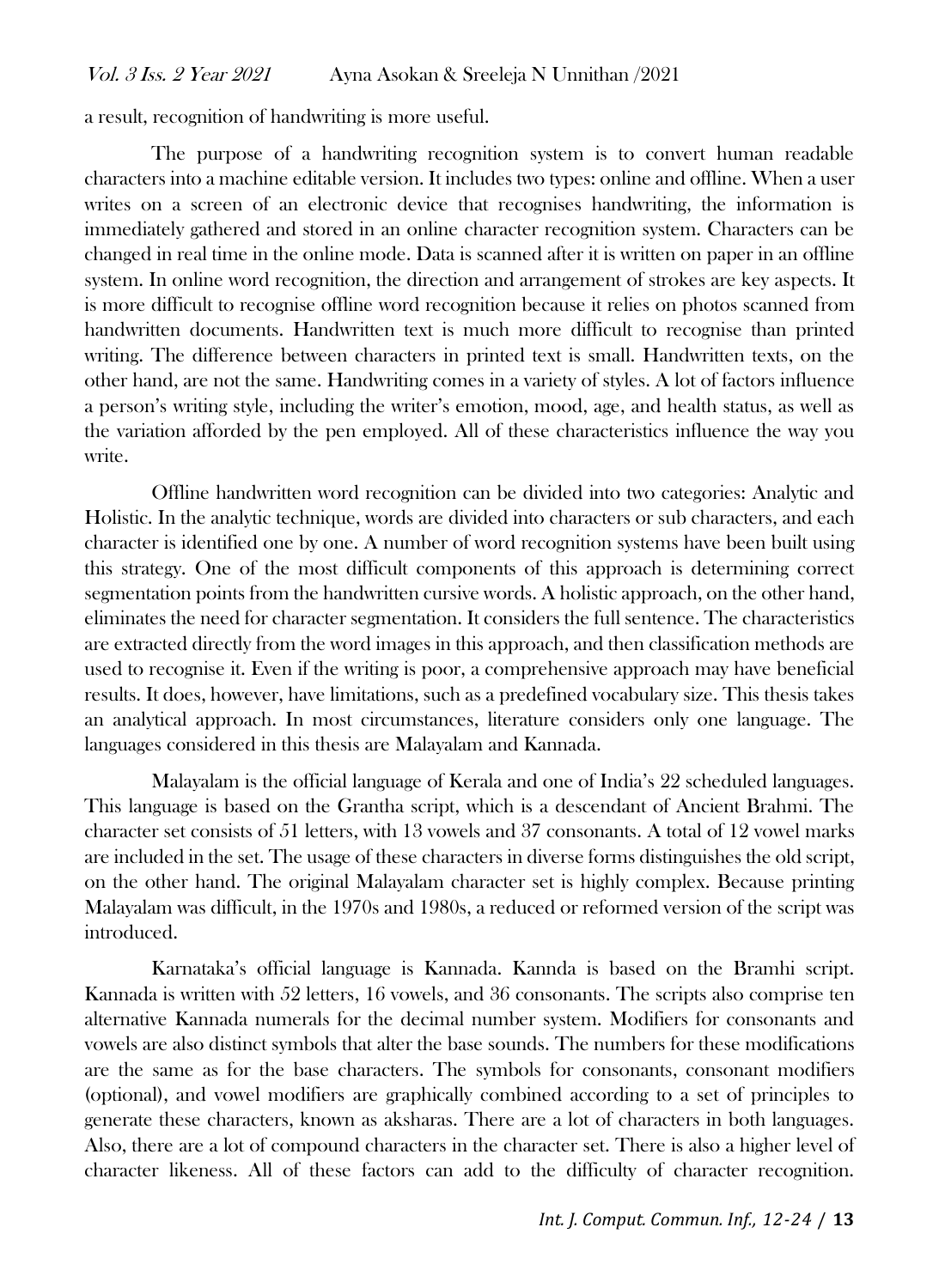Customized features can be added to the Artificial Neural Network which used for feature extraction and classification, to improve recognition accuracy.

## Literature Review

The use of elliptical features and MLP-based classifiers as part of a holistic technique to recognise handwritten city names is proposed in [1]. A set of 65 elliptical properties is extracted from the word image. A hypothetical ellipse has been added to the word image. 13 global feature values are extracted from each word image. Because each handwritten word has a different shape and pixel distribution in differ- ent sub regions, computing its elliptical characteristics can successfully distinguish one handwritten word from another. A suitable classifier was picked based on their recognition accuracy on the test data set. They also used a three-fold cross validation approach for the recognition task. Despite the fact that word images are accurately recognised, skewness causes certain word samples to be wrongly classified. It was also revealed that the pixel distributions of words from different classes are almost identical.

[2] employs the tetragonal feature, a shape-based feature descriptor. Additionally, an elliptical feature and a vertical pixel density histogram-based feature are used. It aids in the capture of the contour or geometric quality of a handwrit- ten-word image. A fivefold and threefold cross-validation technique using MLP and SVM classifiers are employed to solve the recognition problem. The system displayed better recognition accuracy with the exception of a few word classes. Differences in spelling, complex shapes, and words with similar shapes from other classes resulted in misclassifications. In order to extract the features, [3] retrieves gradient orientation information from each of the word graphics. At the start, each word image is separated into an equal number of grids. Gradient-based properties have been retrieved from each of these grids. The Histogram of Oriented Gradients (HOG) feature descriptor is utilised as a local feature extractor. The classifier is Sequential Minimal Optimization (SMO). Despite having the best recognition accuracy, 5-fold cross validation had a number of problems. The classifier took longer to train since the feature vector was so huge. To get around this, certain feature dimension reduction techniques are to be employed. Low-level data from the word image is recovered in [4]

Density, pixel ratio, area, centroid, aspect ratio, projection length, and longest run are the derived features. The characteristics are obtained from a word image or sub-images. Each word graphic yields a feature vector with 89 elements.

The Arnold transform is used to confuse the word image in [5] Directional features are extracted in this system. The Hough transform is used to generate directional properties. The stroke orientation distribution of the cursive word determines the directional qualities. The Arnold transform is used first to estimate stroke orientation, followed by the Hough transform. For identifying Arabic handwritten text, [6] suggested a successful multiple classifier technique. Chebyshev moments with statistical and contour-based characteristics are employed for word recognition. The data was classified using a number of classifiers, including Support Vector Machine, Multi-Layer Perceptron, and Extreme Learning Machine.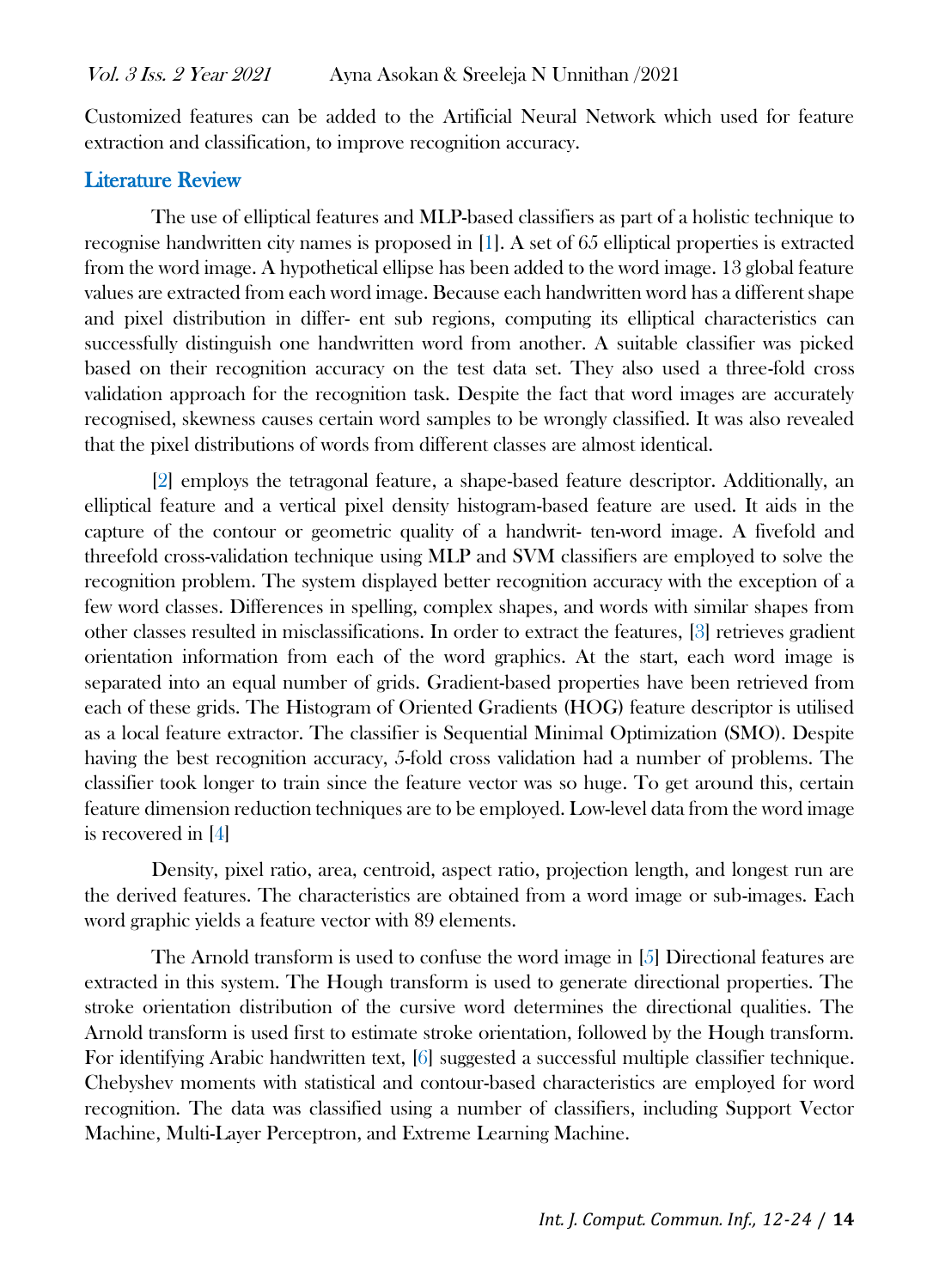The H-WordNet model, which uses a neural network, is proposed by [7] This model consists of five learnable layers, four convolutional layers, and one fully connected layer. The primary advantage of using a neural network is that it eliminates the need for humans to extract features. Dimensionality reduction and classification can also be eliminated. This model learns features on its own. This allows to save a substantial amount of time. It is implemented using the back-propagation algorithm. It creates a reliable system for recognising handwritten words. Stochastic gradient descent with momentum optimizer was used to train the parameters.

In [8] statistical characteristics are extracted. There are two Indian scripts under consideration. The handwritten text's skew is first discovered and corrected. After preprocessing, a headline estimate is performed. The words are then separated into suitable pseudo-characters. The following step is to distinguish three statistical traits. They also used convolutional neural network-based transfer learning architectures and compared them to classic ones. The pretrained designs included AlexNet, Resnet18, Resnet50, VGG-16, Google net, Densenet201, and VGG-19. This method was used to handle the handwritten words' slant. Despite its inconsistency, it is able to recognised the headline.

In [9] an effective character segmentation strategy for the Hindi language was proposed. The cursive writing of the script is also taken into account. The structural patterns are used to segment the data. There are three major steps to the process. In the first phase, the header line is removed. The header line is extracted in the initial step. The top strip is separated from the rest of the piece. It results in vertically divided middle and bottom zone components. It could be shadow characters, touching characters, characters with a lower modifier, conjuncts, or a mixture of these. In the second phase, the upper modifier is segmented by accumulating statistical data on intermediate individual components. In the third phase, these statistical data are used to choose components that require further segmentation. This approach can deal with skewed header lines and different writing styles.

[10] proposes a strategy for segmenting words and characters in Devanagari scripts. The methods used are Pixel Plot and Trace, as well as Re-plot and Retrace (PPTRPRT). It extracts the text section of the document. Along with skew and de- skew activities, iterative approaches for line segmentation are used. In pixel-space based word segmentation, these iteration findings are used. After word segmentation, characters are separated from words. In a variety of methods, the PPTRPRT approach can be used to distinguish characters from hand- written script. It also performs a number of normalization algorithms when writing to account for pen width and slant deviations.

Wavelet properties are extracted in [11] Feature extraction and classification are the two stages of this method. To extract features, the Haar wavelet transform is utilised. A Support Vector Machine classifier is used for classification. From the input image, a grayscale image is produced. Normalization of sizes is required. There are four sub images at LL1, LH1, HL1, and HH1. The next level decomposition is used to create the image at LL2, LH2, HL2, and HH2. Decomposition is carried out up to the third level. The retrieved feature vector is subsequently trained and tested using the Support Vector Machine classifier.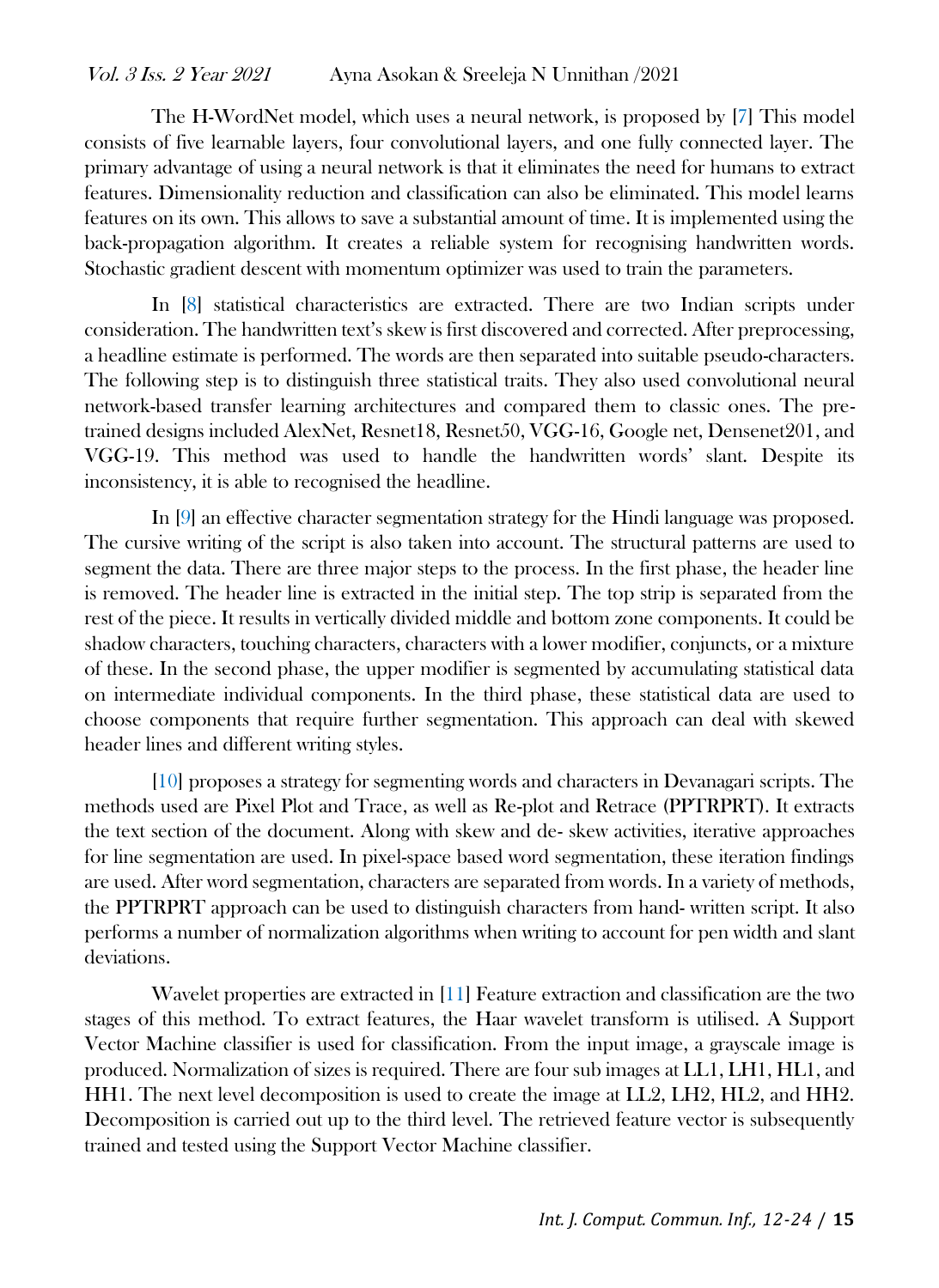Two distinct classifiers are used in [12] The ensemble technique is applied when numerous classifiers are used to solve a problem. It has the ability to improve the performance of the system. All of the SURF (Speeded-UP Robust Features), curvature, and diagonal features are retrieved. As classifiers, support vector machines and neural networks are used.

## **Methodology**

Image acquisition, pre-processing, segmentation, neural net- work training and testing, and finally conversion to word format are the six phases of the proposed system. The block diagram of the suggested handwriting recognition system is shown in figure1.



Figure 1. Block diagram of the proposed handwriting recognition system

#### A. Image acquisition

The document's image is included in the input. The image can be saved as a jpeg or a png file. A scanner is used to create the images.

#### B. Pre-processing

To reduce aberrations in the scanned image, preprocessing is used. Distortions might arise as a result of a low-quality scanner or document degradation. The scanned image is initially turned to grayscale. After that, Otsu's global thresholding approach is used to transform the grayscale image to binary. It's the most popular binarization method. Otsu's thresholding approach works by iterating over all potential threshold values and calculating a measure of spread for the pixel levels each side of the threshold, i.e. the pixels that either lie in foreground or background. The conversion with this method does not require any prior knowledge of the image. The goal is to achieve the smallest total threshold value for foreground and background spreads. The goal of the method is to reduce within-class variance while increasing between-class variance. The black pixels in the binarized image have pixel value zero, while the white pixels have pixel value one. These values are inverted for further processing. Finally, preliminary masking is applied to remove noise from the paper, such as unwanted dots.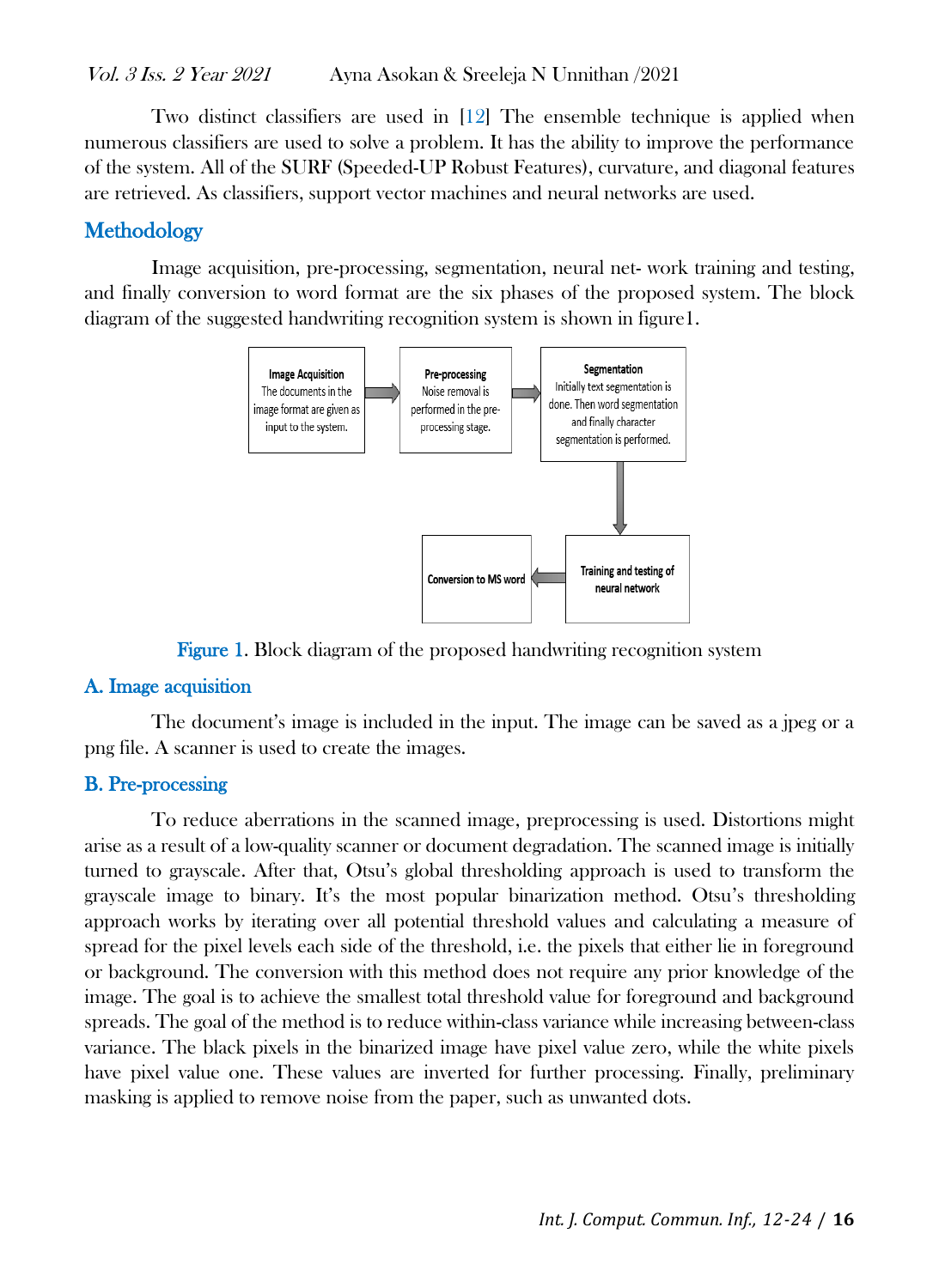#### C. Segmentation

Individual characters are extracted from the handwritten image using segmentation. The first step is to segment the lines. After that, the words are segmented. Finally, character segmentation is carried out, and the features of letters are examined in order to classify it.

- 1) Line segmentation: Line segmentation is first conducted on the preprocessed document. The Horizontal Projection [HP] method [13] is used. Document is divided into many rows. The sum of each row's pixel values are calculated. The Horizontal Projection method is named by the fact that the value is calculated row by row. The line boundaries for segmentation must be identified. The line borders are the rows in which the total pixel value is zero. The top and bottom of a line will have pixel values of zero. The first row with a non-zero HP value, followed by rows with a zero HP value, is then considered as the first segmentation point. The row with HP value zero, which comes after these non-zero HP values, is then picked as the final segmentation point. As a result, the initial and end points serve as segmentation line borders.
- 2) Word segmentation: To segment words from lines, the Vertical Projection [VP] method is employed [13] The number of black pixels in each column is determined once each line is divided into columns. The principle behind word segmentation is that the distance between words is greater than the distance between characters. The VP approach is applied and then the count of consecutive zeroes are calculated. Finally, the calculated value is compared to the predetermined threshold. If it is found to be more than the threshold value, it is taken a word boundary.
- 3) Character segmentation: The VP method is used for character segmentation. However, Connected Component Analysis [CCA] is also employed in conjunction with the VP approach [5] In a binary image, CCA returns all of the characters. This strategy can improve accuracy while also maintaining the character's order. It analyses an image for pixels with comparable pixel intensity values and groups them togethe. Following the grouping, each pixel is assigned a grey level or colour. The VP value is obtained first. The number of columns with VP value zero is discovered. Then, after the column with zero VP value, the first succeeding column is picked as the final segmentation point. If there isn't a vertical barrier between the letter and the connected component, CCA is used [14-19].

## D. Training and testing

A database has been developed for training and testing. In an A4 page, 100-200 instances of each letter in Malayalam and Kannada are written. For training and testing, the database is scanned, and images of each letter are obtained. For training and testing, an Artificial Neural Network [ANN] is used. There are just minor changes between several letters in the Malay- alam and Kannada languages. This can result in classification errors. As a result, several custom features are retrieved, such as area, width and height ratios, and so on. This feature set is provided to the network to make the learning process of the network easier.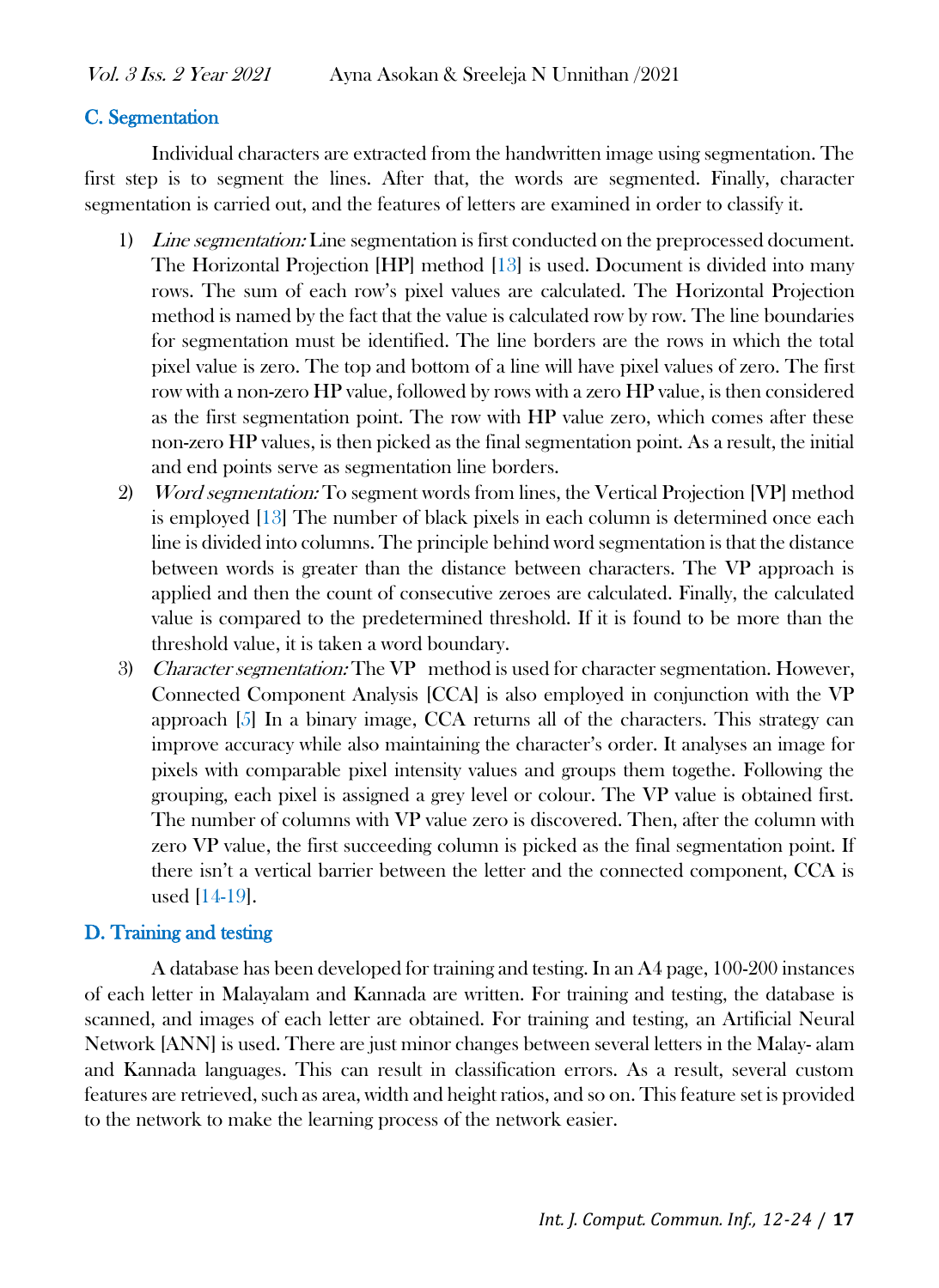## E. Conversion to Ms word

Finally, the document's image is converted to Word format. Some Ms Word library files are supplied for this. For the first two languages, a font type is chosen. The fonts chosen for Malayalam and Kannada are Baraha Kan New and Manorama, respectively. After that, character mapping is performed to verify the character's alternate code [keyboard input] in the installed font type.

## Result and Discussion A. Simulation Result

MATLAB Version 18 is used to run the simulation. The performance plot is shown in figure 2, which is plotted betweeen mean square error and epoch.

The regression plot is shown in figure 3. It is the graph that shows the expected output vs the desired value.

A scanned image of a Malayalam document is shown in figure

4. Figure 5 shows the output after masking.A line divided from the document is presented in figure 6. The words are then split from the line, as shown in figure 7. Figure 8 shows the result of character segmentation. The transformed document in word format is shown in figure 9.



#### Figure 2. Performance plot

Figure 10 depicts a sample kannada document. Figure 11 depicts the masked output. A segmented line from the document is shown in figure12, while its word segmentation is shown in figure13.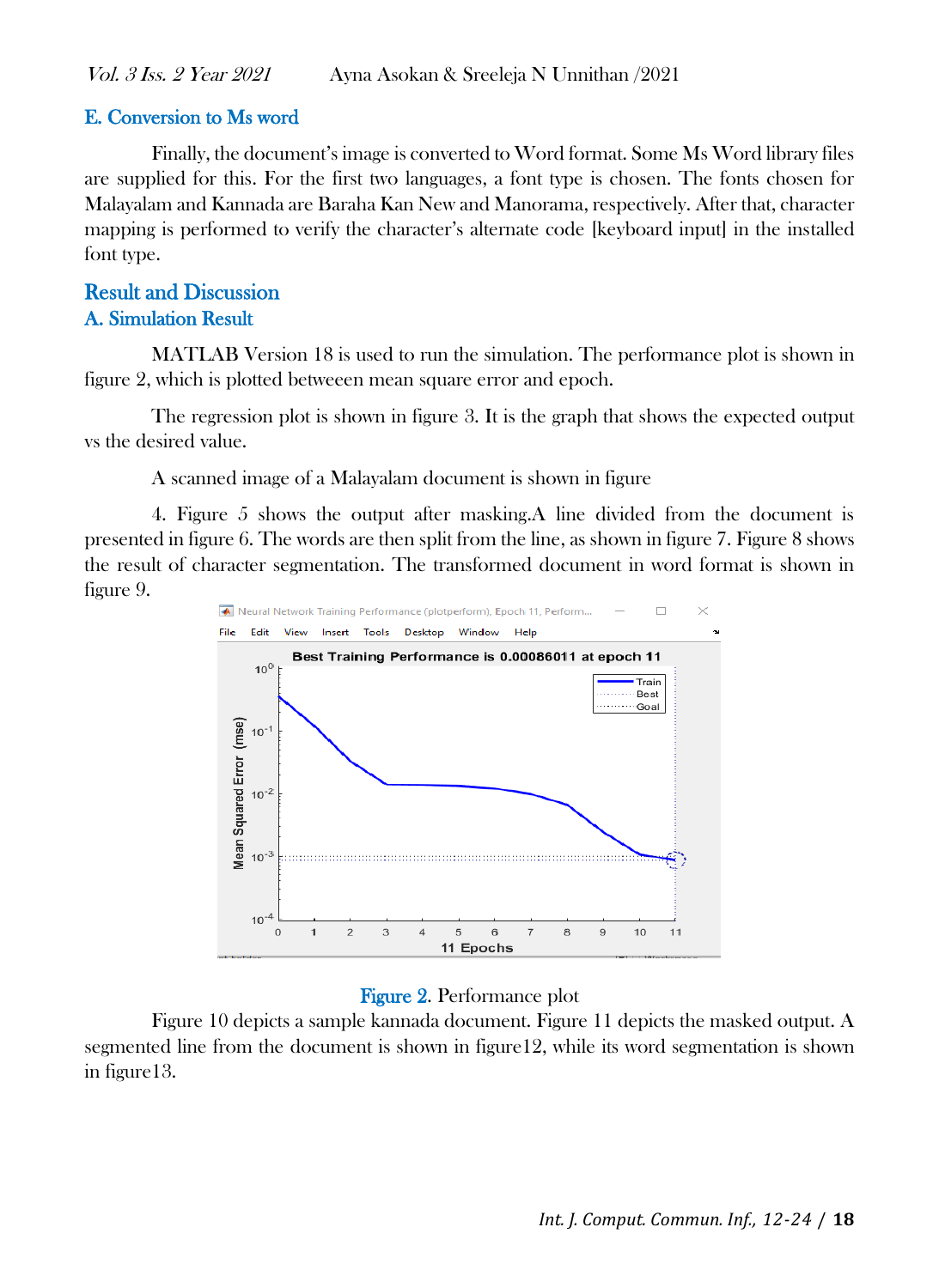

Figure 3. Regression plot



Figure4. Malayalam sample doc2



Figure 5. Output after masking



Figure 6. Segmented line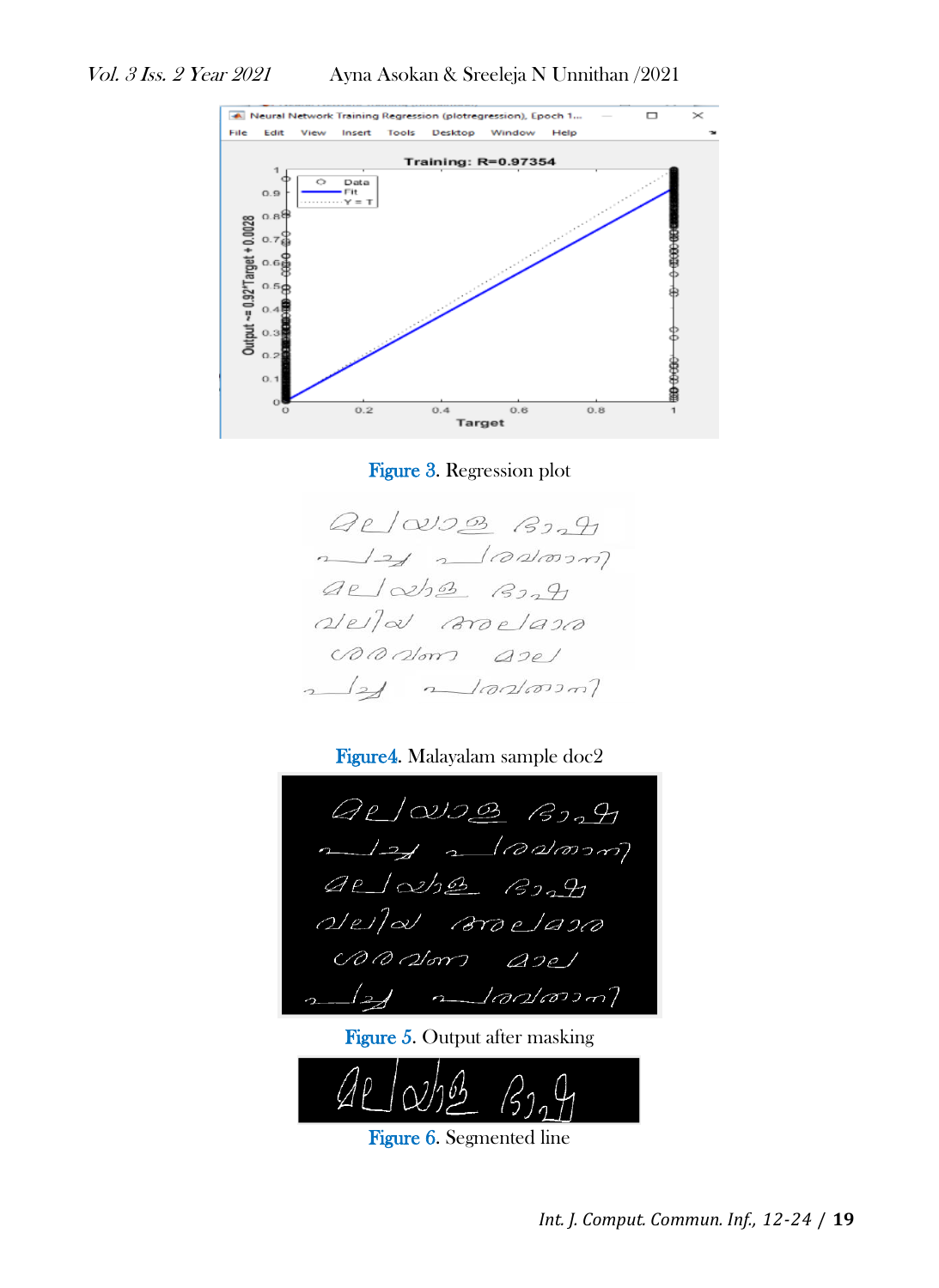Vol. 3 Iss. 2 Year 2021 Ayna Asokan & Sreeleja N Unnithan /2021



Figure 7. Word segmentation

In figure. 14, the character segmentation of the words presented in figure. 13 is shown. Figure 15 depicts the modified word document.

The malayalam text with several compound letters are shown in figure 16. A few letters from an old script are also displayed. The document's disguised output is shown in figure 17. Finally, the letters are recognised, and the associated word document is shown in figure 18.



Figure 8. Character segmentation



Figure 9. Malayalam Word doc2



Figure 10. Kannada sample doc 3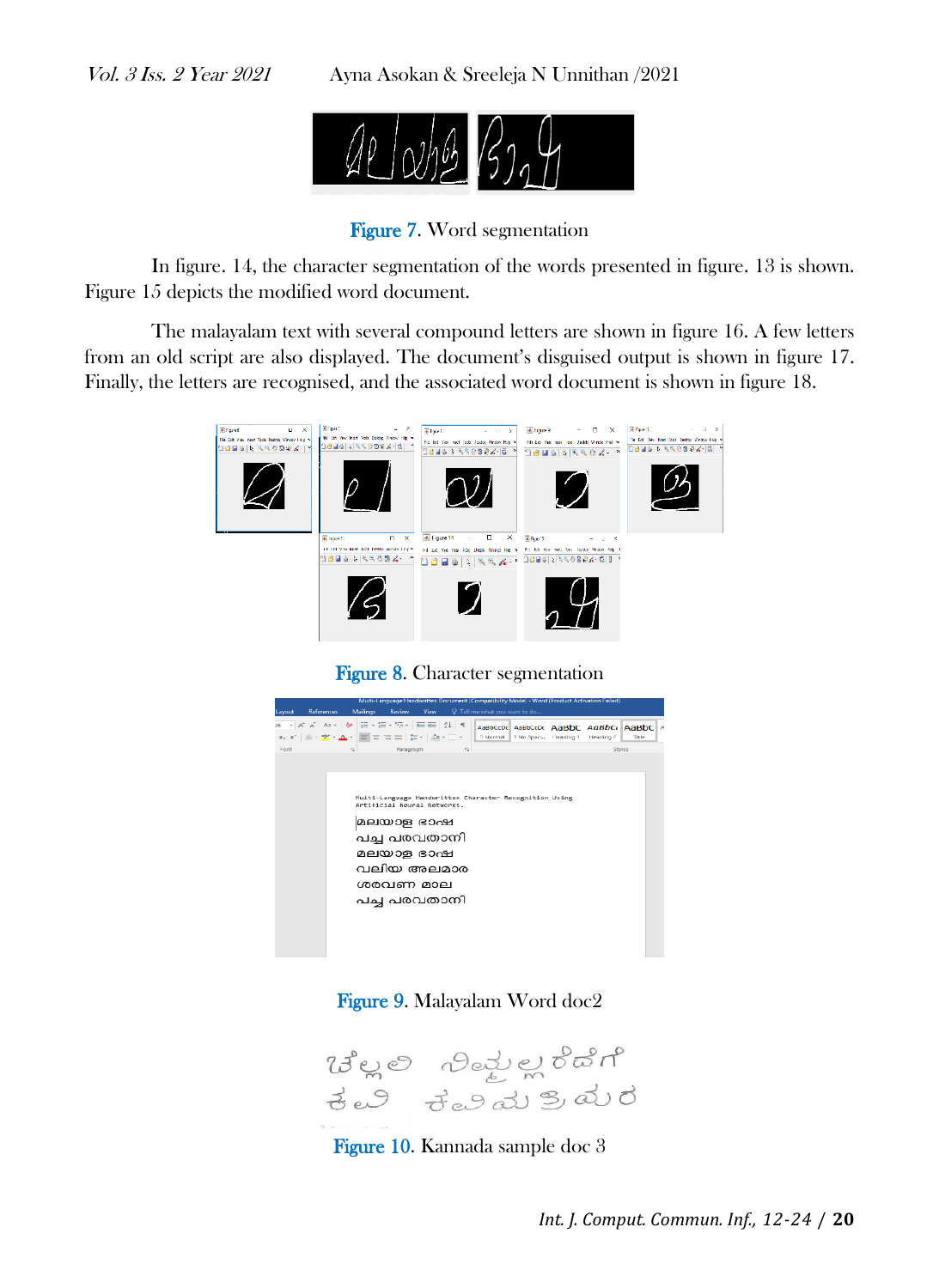

Figure 11. Output after masking



## Figure 12. Segmented line











## Figure 15. Kannada word doc3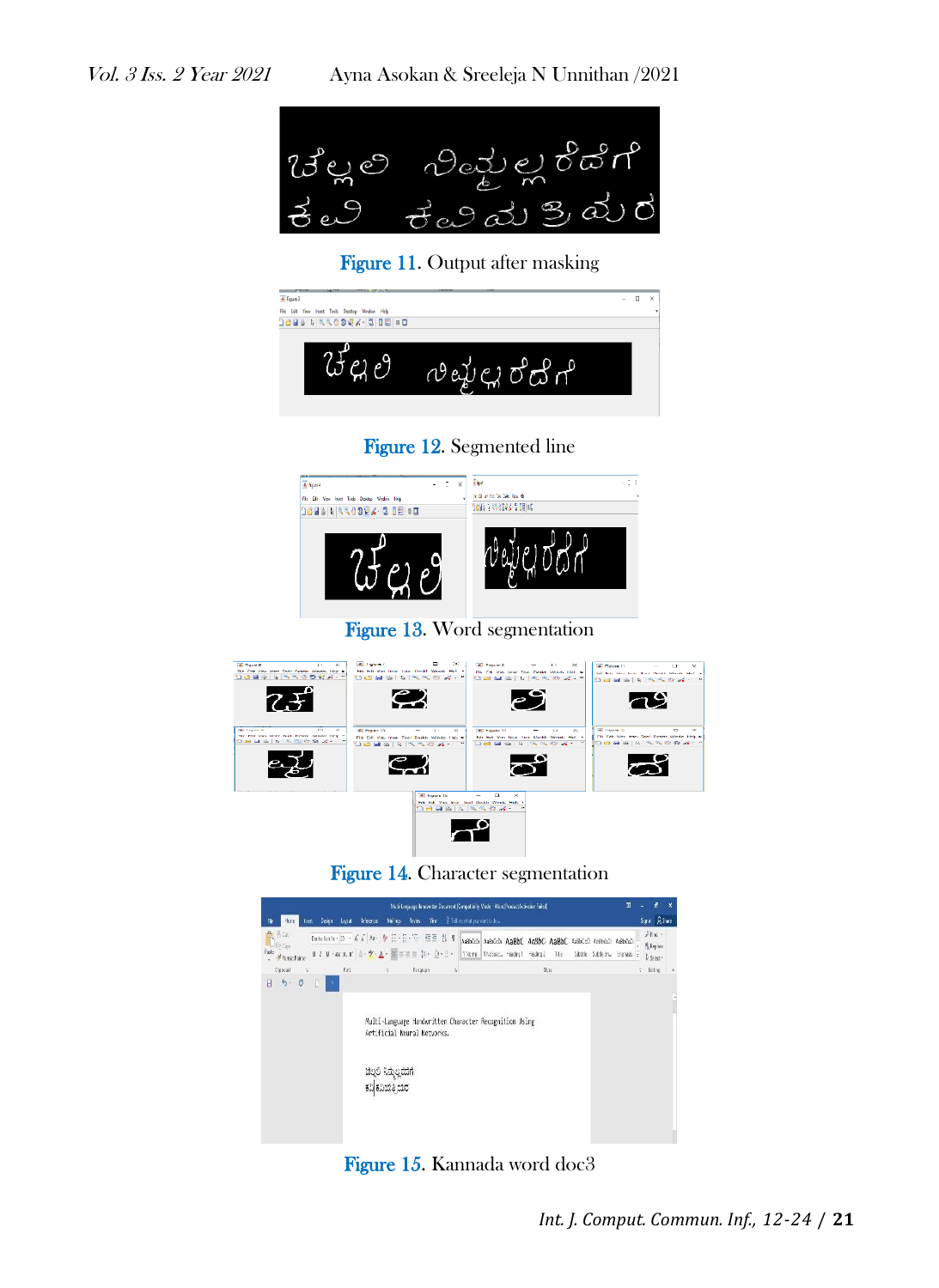പാലിത പരിഹാസങ്ങളുടെ തനിസ്വരുപ മാജിരുന്നു മനാദമി ദുഞ്ചൻ നമ്പ്യർ. หมายเหลือนๆ และทำตู และ ณะใจ การอุณณาในปริมณ์ മ്പരിച്ചാലം പ3തം വാമിച്ചിലുപ്പിലും പുളരും าบามในๆ การิสิทาหรือ การลด  $p$ บาล์ใสงครก การิสิททาลิง การิสเต

#### Figure 16. Malayalam doc4

വലിത പരിഹാഷങളൂടെ - രമ്പിഷ്യരൂപ ദാമിരുഷ്ട മനാദരി കുഞ്ചൻ ചെല്ലാർ മലിനെ മാരുപ്പറിച്ചിട്ടുക് വാഴിച്ചാലം പാളകം വാമിച്ചില്ലയിലും പ3.തും  $n$ uales nizimuri alese ,<br>ബരിക്കണ വള്ക്കാക് വള്ളം

#### Figure 17. Output after masking



Figure 18. Word output

#### **Conclusion**

In this paper, an artificial neural network-based technique for recognising handwritten documents in Malayalam and Kannada is proposed. The network has been trained and tested successfully. The recognition accuracy was determined to be 96%. Various documents with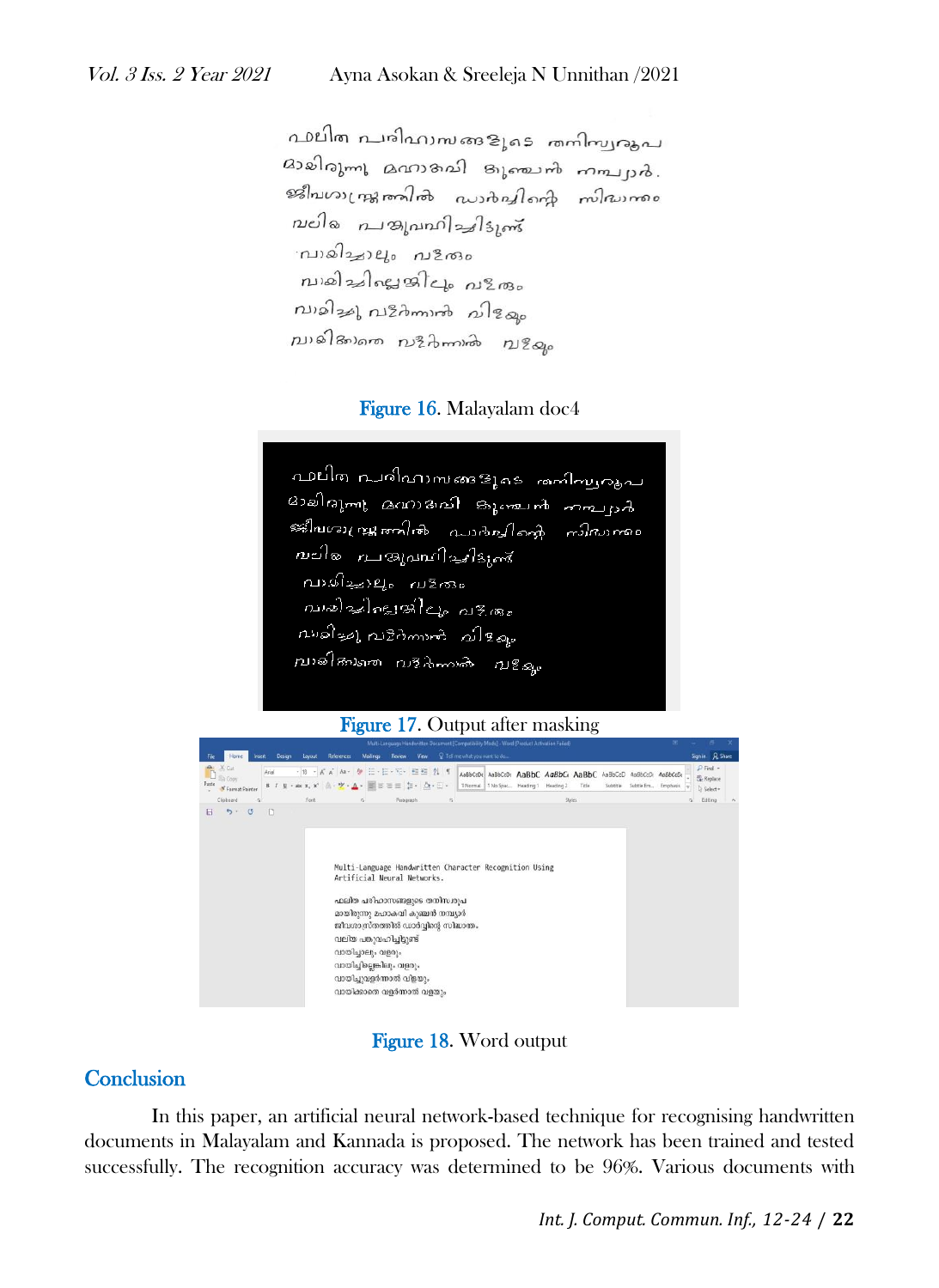different handwritings were successfully detected and converted to word format. Researchers are still attempting to design a system that offers the best results because handwritten script recognition is a challenging and emerging topic. There are only a few works of literature that employ many languages. As a result, a real-time handwritten script recognition system capable of recognising a wide range of languages is needed.

## **References**

- [1] Bhowmik T.K., Parui S.K., Roy U., (2008). Discrim- inative hmm training with ga for handwritten word recognition, 2008 19<sup>th</sup> International Conference on Pattern Recognition, IEEE, USA.<https://doi.org/10.1109/ICPR.2008.4761830>
- [2] Rahiman M.A., & Rajasree M., (2011). Recognition of simple and conjunct handwritten malayalam characters using lcpa algorithm, International Conference on Advances in Computing and Communications, Springer, Berlin. [https://doi.org/10.1007/978-3-642-](https://doi.org/10.1007/978-3-642-22720-2_31) [22720-2\\_31](https://doi.org/10.1007/978-3-642-22720-2_31)
- [3] Hashrin C., Jossy A., Sudhakaran K., Thushara A., & John A., (2019). Segmenting characters from malayalam hand- written documents, In 2019 1st International Conference on Innovations in Information and Communication Technology (ICIICT), IEEE, India.
- [4] John J., Pramod K.V., & Balakrishnan K., (2012). Uncon- strained handwritten malayalam character recognition using wavelet transform and support vector machine classifier, Procedia Engineering, 30, 598–605. <https://doi.org/10.1016/j.proeng.2012.01.904>
- [5] Dhaka V.P., Sharma M.K., (2015). An efficient segmenta- tion technique for devanagari offline handwritten scripts using the feedforward neural network, Neural Computing and Applications, 26(8), 1881–1893.<https://doi.org/10.1007/s00521-015-1844-9>
- [6] Malakar S., Sharma P., Singh P.K., Das M., Sarkar R., & Nasipuri M., (2017). A holistic approach for handwritten hindi word recognition, International Journal of Com- puter Vision and Image Processing (IJCVIP), 7(1), 59–78. <https://doi.org/10.4018/IJCVIP.2017010104>
- [7] Saha S., Som T., (2011). Hand written character recognition using fuzzy membership function, IJETSE International Journal of Emerging Technologies in Sciences and Engineering, 5(2), 11-15. [https://dx.doi.org/10.2139/ssrn.2009131.](https://dx.doi.org/10.2139/ssrn.2009131)
- [8] Sahoo S., Nandi S.K., Barua S., Bhowmik S., Malakar S., Sarkar R., (2018). Handwritten bangla word recognition using negative refraction-based shape transformation, Journal of Intelligent & Fuzzy Systems, 35(2), 1765–1777. <https://doi.org/10.3233/JIFS-169712>
- [9] Cherkauer B.S., & Friedman E.G., (1995). A unified design methodology for cmos tapered buffers, IEEE Transactions on Very Large-Scale Integration (VLSI) Systems, 3(1), 99–111.<https://doi.org/10.1109/92.365457>
- [10] Das D., Nayak D. R., Dash R., Majhi B., & Y.-D. Zhang, (2020). H-wordnet: A holistic convolutional neural network approach for handwritten word recognition, IET Image Processing, 49(9), 1794-1805.<https://doi.org/10.1049/iet-ipr.2019.1398>